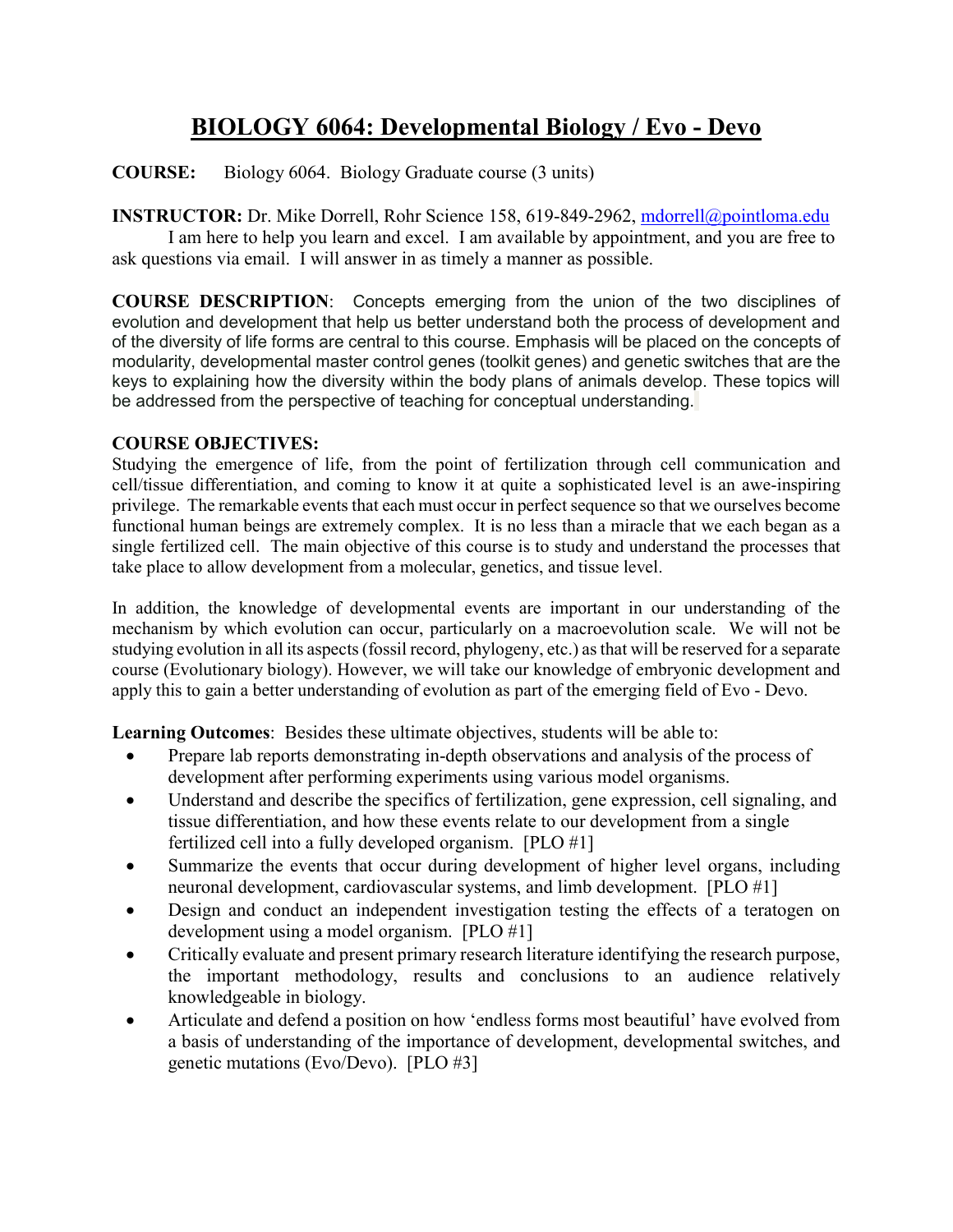#### **REQUIRED AND RECOMMENDED BOOKS:**

- 1. **Lab Manual (required):** *Reader from University Reader*
- 2. **Related text (required);** *Endless Forms Most Beautiful.* Sean B. Carroll. Norton Pub.
- 3. **Text (required)**: *Developmental Biology*. 12th Edition. Scott F. Gilbert. Sinaur Associates, 2020. ISBN: 9781605358222. **(the course follows this text closely so this is a great resource for learning and studying. I recommend renting unless you want to go into Developmental Biology in which case this is a great resource to own and keep)**

#### **PLNU MISSION**: To Teach ~ To Shape ~ To Send

Point Loma Nazarene University exists to provide higher education in a vital Christian community where minds are engaged and challenged, character is modeled and formed, and service becomes an expression of faith. Being of Wesleyan heritage, we aspire to be a learning community where grace is foundational, truth is pursued, and holiness is a way of life.

# **Major projects and assignments:**

#### **JOURNAL CLUB:**

A major aspect of keeping up to date with current scientific findings entails reading current primary literature and discussing the findings with colleagues. We will be discussing these articles together. Each person will be assigned one article to present in groups of  $3 - 4$ . This group will be in charge of presenting the major findings of the article in a journal club style format on the assigned week. How you divide the material within your group is up to you. You will be evaluating the other members of your group for participation and their input. I will be evaluating the group on your understanding and presentation of the material. **All students who are not presenting are expected to have read the article.** A significant portion of this evaluation will be based on participation in the discussion, questions asked, etc., even when you are not presenting.

#### **ENDLESS FORMS MOST BEAUTIFUL**:

Along with the text, we will be reading a wonderful book that artfully presents the basic ideas of evolutionary developmental biology by one of the premier Evo/Devo scientists, Sean Carroll. This book does a wonderful job of tying together the major concepts of the course. We will be reading, and discussing this book throughout the course. As with the journal club (primary literature article), each person will be assigned (within a group) one discussion to lead. This is expected to be a discussion with every member of the class, but **the assigned group is expected to briefly review the major concepts covered in those chapters (~20 minutes), and have prepared discussion questions to help keep the discussion focused and moving.** You are expected to read the text even when you are not presenting in order to be able to participate in discussion (a graded component). This supplementary reading will also help you understand the main aspects of the material.

#### **REFLECTION ON EVOLUTION AND DEVELOPMENT**

Over the course of the semester, we will be relating development to the mechanisms of evolution. During this time, we will also discuss the theological implications of these topics. As part of this section, we will be reading the book "Endless Forms Most Beautiful" ('*EFMB*'), by Sean Carroll. This is an excellent book which I feel ties together the concepts of developmental biology and does a great job of relating them to our current understanding of evolution. As part of this section, you will be expected to write a ~2500 word reflection of development and evolution that incorporates aspects of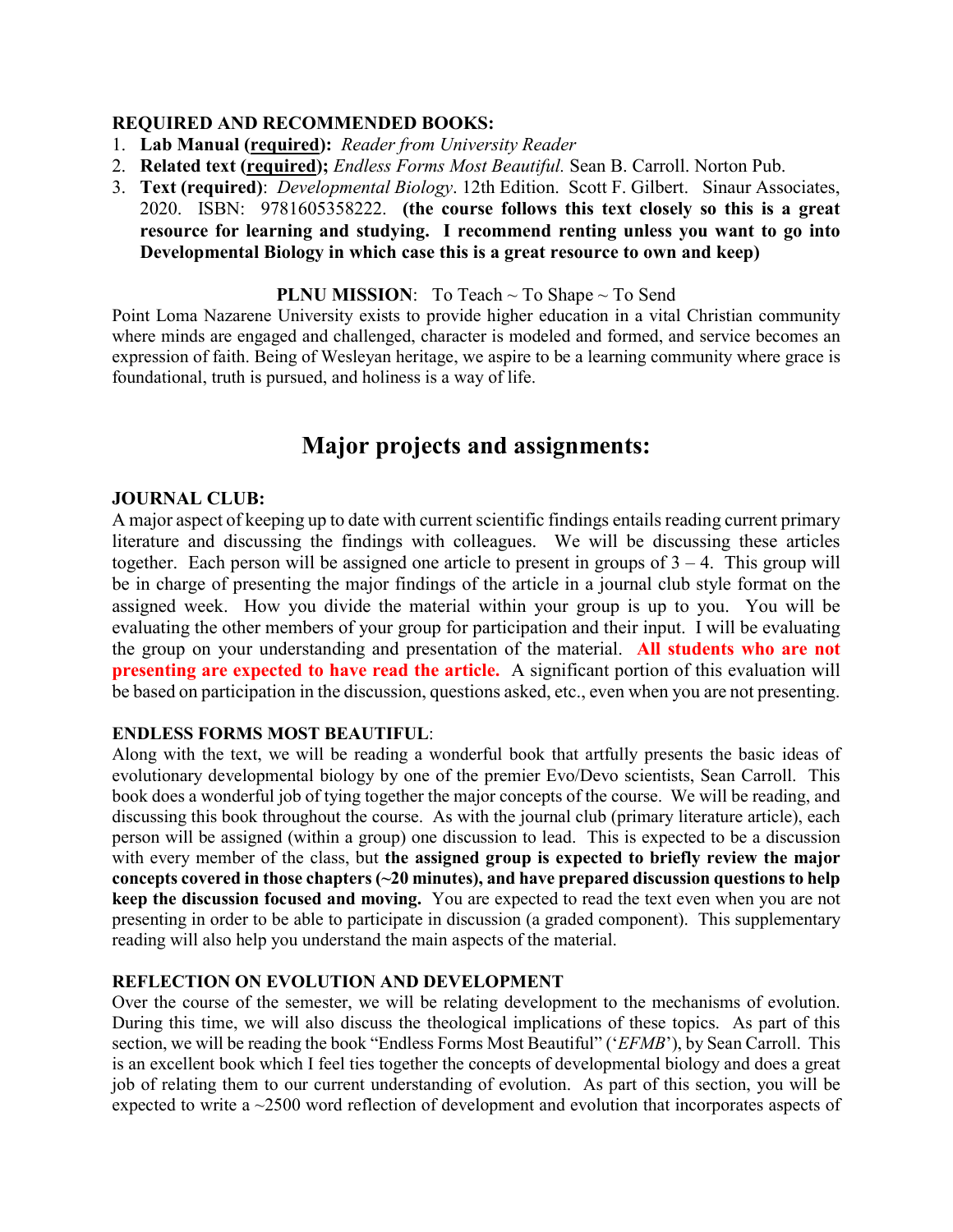your learned knowledge of developmental biology, our reading of EFMB, and our discussions throughout the course. These discussions are designed to present the evidence from developmental biology in support of evolution, and to discuss how science and religion can tie together rather than conflict, they are not designed to force any particular stance on this topic. Your stance can shine through in this reflection, regardless of what your viewpoint may be (in fact, I encourage that), as long as your ideas are clearly stated and supported, and a clear understanding of what we've learned in developmental biology is apparent.

#### **BRIEF SUMMARIES OF SCIENTIFIC AMERICAN AND NAUTILUS ARTICLES**

Periodically throughout the semester, I will be distributing some relatively simple overviews that relate to particular topics (6 total are planned). These are designed give you an overview of what we are discussing, even while we are diving into some of the more intimate details. They are also designed to give you some extra historical background information, or make you think about the context of the information we are learning as it applies to human life and our beliefs. You will be expected to write and turn in a short summary of each of these  $(-500 \text{ words})$  that summarizes the article, its main points, and how it fits into our topics.

## **LAB**

We will be performing multiple lab experiments during class, using various model organisms to observe normal development, and to test the effects of teratogens on development. For each of the smaller labs, you will be required to write a specific portion of a lab report to practice and get feedback on those parts. You will then be designing, implementing, and analyzing your own "self-designed" teratogen experiment, which will culminate in writing one full lab report implementing everything you've learned.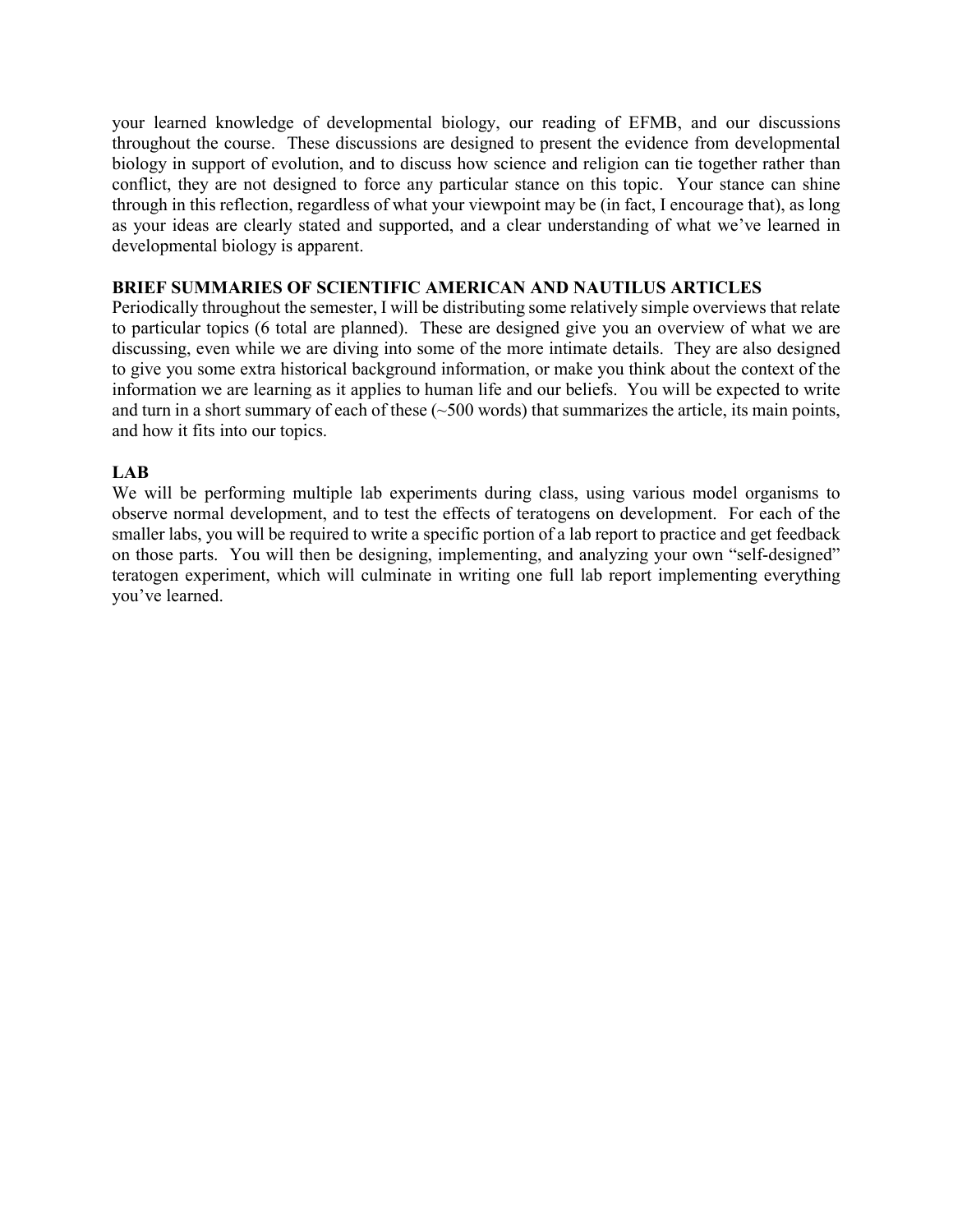# **EVALUATION AND GRADING**

Summary: The activities described above will contribute to your total course grade based on the following percentages (these are subject to change slightly):

| <b>Total</b>                                                  | $100\%$ |
|---------------------------------------------------------------|---------|
| class participation / asynchronous work activities            | $5\%$   |
| Scientific American and Nautilus article summaries (homework) | $7\%$   |
| Leading EFMB reflection discussion                            | $5\%$   |
| Reflection on <i>EFMB</i> evo / devo                          | $13\%$  |
| Journal club presentation / participation in discussion       | 10%     |
| Lab work and lab reports                                      | 10%     |
| Exams I, II, III, and final exam (given with exam 3)          | 50%     |
|                                                               |         |

| $A = 93-100$      | $B = 80-83$         | $D+=67-70$   |
|-------------------|---------------------|--------------|
| $A = 90-93$       | $C_{\pm} = 77 - 80$ | $1) = 63-67$ |
| $R_{+} = 87 - 90$ | $C = 73-77$         | $D = 60-63$  |
| $B = 83-87$       | $C = 70-73$         | $F = 0 - 60$ |

# **Policies**

# **ATTENDANCE AND PARTICIPATION:**

We are only meeting once a week, for 3 hours each. Attendance at lectures and lab sessions is required. Obviously things can happen that are out of anyone's control, but absences will only be accepted in extenuating circumstances. Wherever possible, these should be discussed with the professors in advance. **In addition to attendance, you are expected to participate in class discussions.** There are aspects of the course that are designed for students to lead discussion. For each of these, **regardless of whether you are leading, you are expected to be prepared and ready to participate in the discussion**. In addition, I lecture in a discussion style manner and thus you are expected to be prepared and willing to participate by volunteering to answer questions as we go and asking questions whenever you are confused or curious. **You should read ahead so that you can participate effectively and for your own benefit of learning.**

## **FERPA POLICY**

In compliance with federal law, neither PLNU student ID nor social security number should be used in publicly posted grades or returned sets of assignments without student written permission. This class will meet the federal requirements by (Note: each faculty member should choose one strategy to use: distributing all grades and papers individually; requesting and filing written student permission; or assigning each student a unique class ID number not identifiable on the alphabetic roster.). Also in compliance with FERPA, you will be the only person given information about your progress in this class unless you have designated others to receive it in the "Information Release" section of the student portal. See Policy Statements in the (undergrad/ graduate as appropriate) academic catalog.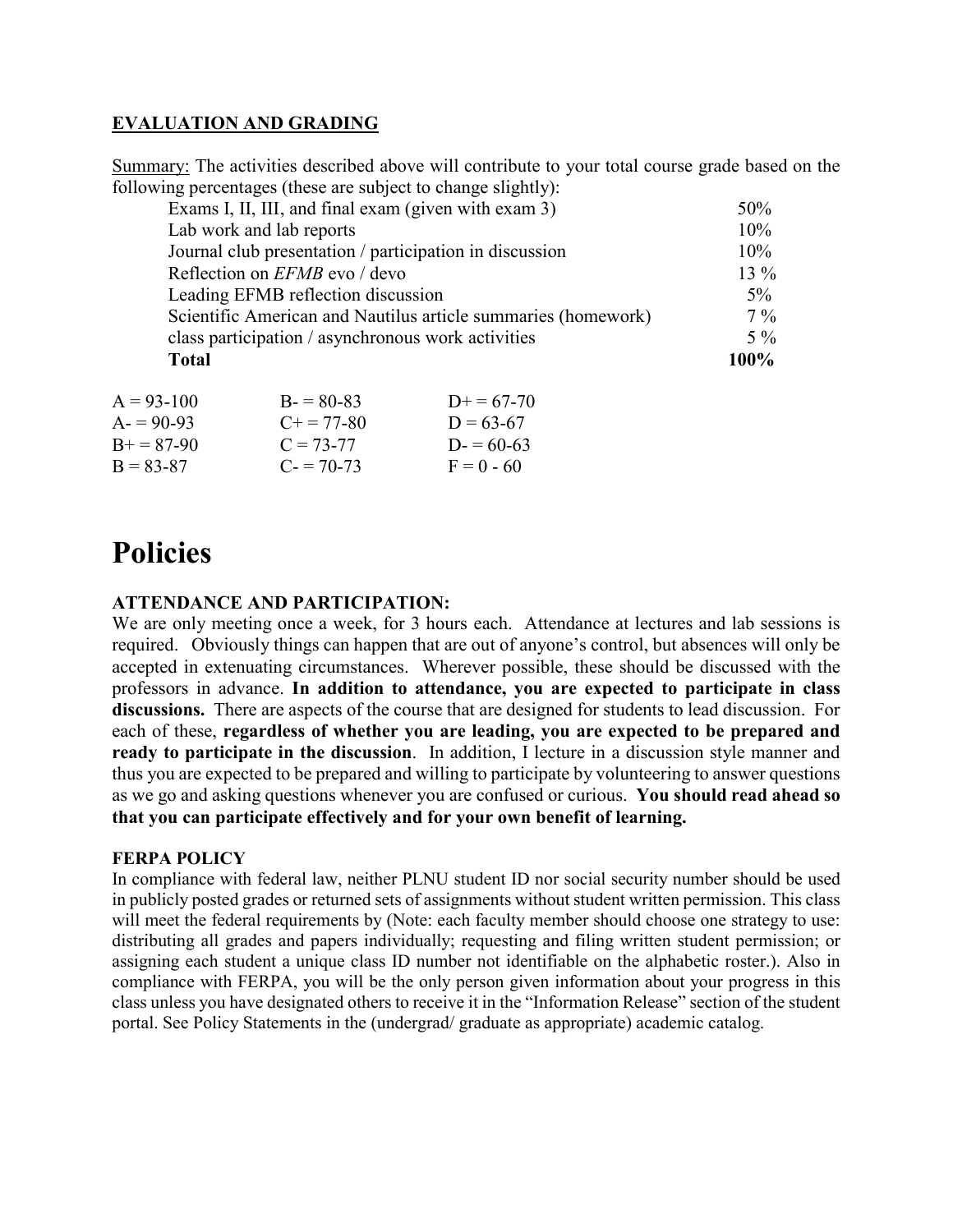| <b>Week</b>        | <b>Date</b>     | <b>Topic</b>                                                                              | <b>Textbook Ref.</b>                    |
|--------------------|-----------------|-------------------------------------------------------------------------------------------|-----------------------------------------|
|                    | Hr1             | Intro to Dev Bio;                                                                         |                                         |
|                    | Hr <sub>2</sub> | Chick embryo development (lab)                                                            | Chapter 1 (Pgs. $1 -$                   |
|                    |                 | Questions of Dev. Bio, History, Stages of                                                 | 30)                                     |
|                    | Hr <sub>3</sub> | Development, and Fate Mapping                                                             |                                         |
| Week 1             |                 | Asynchronous: Genetic equivalence, induced                                                |                                         |
| $(1-13)$           |                 | pluripotent stem cells, and DNA compaction                                                | Ch. 3 (pg $55 - 60$ ,                   |
|                    | On              | Reading: Scientific American Article 1:                                                   | $67-68, 70-72)$                         |
|                    | own             | Developmental Switches,                                                                   | Ch. $5$ (pg $170 -$                     |
|                    |                 | Lab prep: Axolotl development and the effects of<br>retinoic acid or cyclopamine          | 176)                                    |
|                    |                 | Lab: adding teratogens to axolotls                                                        |                                         |
|                    | Hr1             | Class work: Differential gene expression (cont.)                                          |                                         |
|                    |                 | <b>Class work:</b> Differential gene expression (cont.)                                   | Chapter 3 (all                          |
|                    | Hr <sub>2</sub> | Discuss Sci. American Article #1                                                          | except 69, 76-77,                       |
| Week 2             | Hr <sub>3</sub> | Lab: Washing teratogens / Chick observations                                              |                                         |
| $(1-20)$           |                 | <b>Asynchronous:</b> Cell – Cell communication                                            |                                         |
|                    | On              | (juxtacrine and paracrine signaling)                                                      | Ch. 4 (pg 99-108,                       |
|                    | own             | Reading: Primary literature article 1: Science                                            | $114 - 128$                             |
|                    |                 | article on epigenetics and honeybees                                                      |                                         |
|                    | Hr1             | Class work: Article 1 presentation. Cell                                                  |                                         |
|                    |                 | communication-induction and competency.                                                   | Chapter 4 (Pgs 108)<br>$-115, 137-141)$ |
|                    | Hr <sub>2</sub> | Lab: Analysis of axolotl teratogen effects.                                               |                                         |
| Week 3             | Hr <sub>3</sub> | <b>Class work:</b> Signaling cascades and juxtacrine                                      |                                         |
| $(1-27)$           |                 | inhibition                                                                                |                                         |
|                    |                 | <b>Asynchronous:</b> Specification                                                        |                                         |
|                    | On              | <b>Reading:</b> Endless Forms Most Beautiful (Intro and                                   | Ch. $2(39-46, 48-$                      |
|                    | own             | Chapters $1 - 3$ ) and Nautilus article #1: inherited                                     | 50)                                     |
|                    |                 | epigenetics (500 word summary due before class)<br>Class work: Cell-cell communication in |                                         |
|                    | Hr1             | development (cont.)                                                                       |                                         |
|                    | Hr <sub>2</sub> | Lab: Lab techniques lecture / activity                                                    | Chapter 4 (Pgs 108)                     |
| Week 4             |                 | <b>Class work: Endless Forms Most Beautiful</b>                                           | $-115, 137-141)$                        |
| $(2-3)$            | Hr <sub>3</sub> | presentation and discussion (Intro $-$ Ch. 3)                                             |                                         |
|                    | On              | Study for exam 1.                                                                         |                                         |
|                    | own             |                                                                                           |                                         |
|                    | Hr1             | Exam 1 (covers Chapters $1 - 4$ ): 2 hours                                                |                                         |
| Week 5<br>$(2-10)$ | Hr <sub>2</sub> |                                                                                           |                                         |
|                    | Hr <sub>3</sub> | <b>Class work:</b> Early development; autonomous                                          | Ch. $8(251 - 254,$                      |
|                    |                 | specification in snails, C-elegans, and tunicates                                         | $260 - 266$ ). Ch. 10<br>$(318-322)$    |
|                    | On              | <b>Asynchronous:</b> Fertilization part 1                                                 | Chapter 7 (Pgs. 213)                    |
|                    | own             | <b>Reading:</b> Primary Lit #2; iPS cells and SMA                                         | $-224$                                  |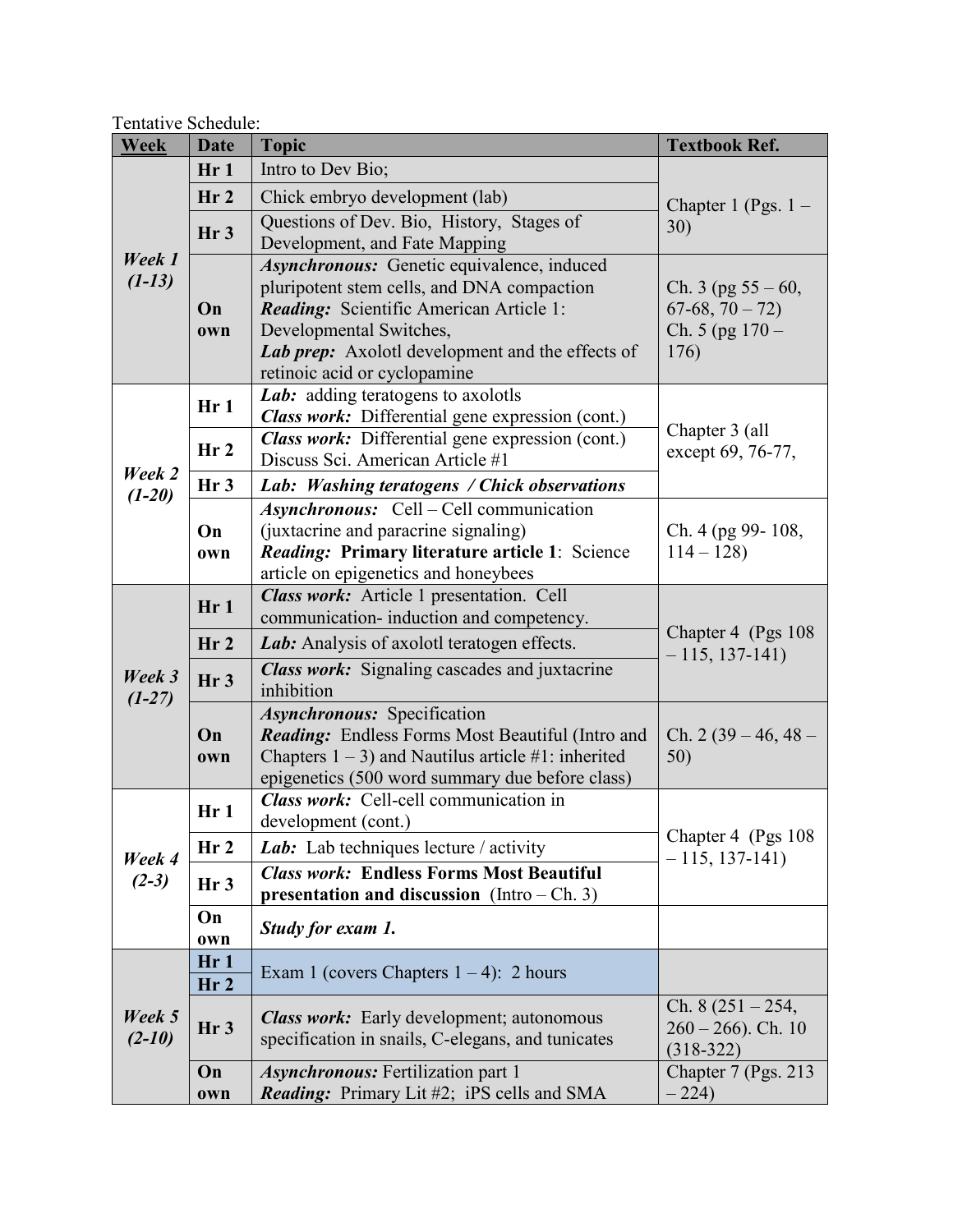|                        |                        | Lab: Results and discussion for axolotl lab                                                                                                                                                           |                                         |
|------------------------|------------------------|-------------------------------------------------------------------------------------------------------------------------------------------------------------------------------------------------------|-----------------------------------------|
| Week 6<br>$(2-17)$     | Hr1                    | <b>Class work:</b> Prevention of polyspermy                                                                                                                                                           | Chapter 7 (Pgs. 225)<br>$-240$          |
|                        | Hr <sub>2</sub>        | Lab: Sand dollar fertilization lab                                                                                                                                                                    |                                         |
|                        | Hr <sub>3</sub>        | <b>Class work: Presentation and discussion of</b><br>primary literature article 2 (iPS cells and SMA)                                                                                                 |                                         |
|                        | On<br>own              | <b>Asynchronous:</b> Early development; Sea Urchins<br><b>Reading:</b> Nautilus article on Sex and gender (500)<br>word summary)<br>Lab: Writeup of introduction and methods for<br>fertilization lab | Ch. $10(303 - 317)$                     |
|                        | Hr1                    | Class work: Drosophila development                                                                                                                                                                    | Chapter 9                               |
| Week 7                 | Hr <sub>2</sub>        | Lab: Zebrafish observations and self-designed<br>teratogen experiment (physiologically relevant<br>concentration).                                                                                    |                                         |
| $(2-24)$               | Hr <sub>3</sub>        | Class work: Drosophila development (cont.)                                                                                                                                                            | Chapter 9                               |
|                        | On<br>own              | Asynchronous: Early development in zebrafish<br><b>Reading:</b> Primary literature article 3 Generation<br>of Novel wing pattern by wingless                                                          | Ch. $10(303 - 317)$                     |
|                        | Hr1                    | Class work: Drosophila development (cont.)                                                                                                                                                            | Chapter 9                               |
| Week 8<br>$(3-3)$      | Hr <sub>2</sub>        | Primary literature #3 presentation --- wingless                                                                                                                                                       |                                         |
|                        | Hr <sub>3</sub>        | Class work: Drosophila development (cont.)                                                                                                                                                            | Chapter 9                               |
|                        | On<br>own              | Asynchronous: Early development in birds and<br>early mammalian development<br><b>Reading:</b> Endless Forms Most Beautiful (Ch $4-8$ )                                                               | Ch. 12 (pgs. $369 -$<br>385, 394 - 396) |
| <b>March 10</b>        |                        | <b>No Class</b> (Spring break)                                                                                                                                                                        |                                         |
|                        | Hr1                    | catch-up / review (Ch. $7 - 11$ ) and EFMB<br>presentation and discussion. Ch. $4 - 8$                                                                                                                |                                         |
|                        | Hr <sub>2</sub>        | Dry lab: $CRISPR - Cas 9$ lab                                                                                                                                                                         |                                         |
| Week 9<br>$(3-17)$     | Hr <sub>3</sub>        | <b>Class work:</b> Early development in mammals                                                                                                                                                       | Ch. $12(385-390)$                       |
|                        | $3 - 18$               | Study for exam 2.<br><b>Reading:</b> Nautilus Article #3 (zebrafish organizer)<br>$+500$ word summary                                                                                                 |                                         |
| Week<br>10<br>$(3-24)$ | Hr1<br>Hr <sub>2</sub> | Exam 2 (Chapters $7 - 11$ ); $1 \frac{1}{2} - 2$ hours                                                                                                                                                |                                         |
|                        | Hr <sub>3</sub>        | <b>Class work:</b> Early development in mammals                                                                                                                                                       | Chapter 12 (pgs.<br>$390 - 398$         |
|                        | On<br>own              | <b>Asynchronous:</b> Ectoderm. Neurulation / brain<br>growth<br><b>Reading</b> ; Primary literature article #4—Nanog and<br>ground state pluripotency                                                 | Ch. 13 (pgs $401 -$<br>414)             |